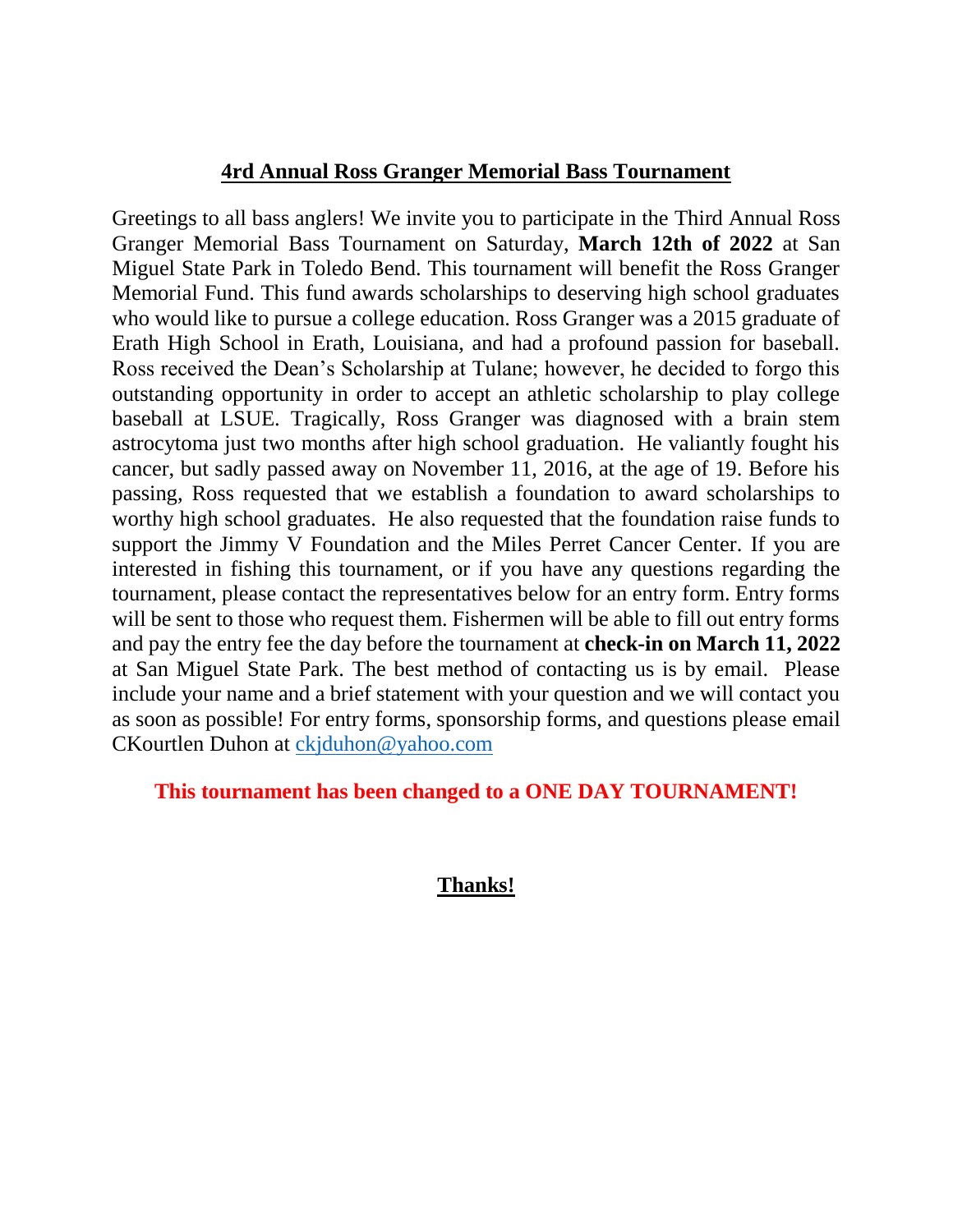

| $\text{City:}\n\quadp{array}{\longrightarrow}\n\quadp{array}{\longrightarrow}\n\quadp{array}{\longrightarrow}\n\quadp{array}{\longrightarrow}\n\quadp{array}{\longrightarrow}\n\quadp{array}{\longrightarrow}\n\quadp{array}{\longrightarrow}\n\quadp{array}{\longrightarrow}\n\quadp{array}{\longrightarrow}\n\quadp{array}{\longrightarrow}\n\quadp{array}{\longrightarrow}\n\quadp{array}{\longrightarrow}\n\quadp{array}{\longrightarrow}\n\quadp{array}{\longrightarrow}\n\quadp{array}{\longrightarrow}\n\quadp{array}{\longrightarrow}\n\quadp{array}{\longrightarrow}\n\quadp{array}{\longrightarrow}\n\quadp{array}{\longrightarrow}\n\quadp{array}{\longrightarrow}\n\quadp{array}{\longrightarrow}\n\quadp$ |                                                                                                                                            |  |
|------------------------------------------------------------------------------------------------------------------------------------------------------------------------------------------------------------------------------------------------------------------------------------------------------------------------------------------------------------------------------------------------------------------------------------------------------------------------------------------------------------------------------------------------------------------------------------------------------------------------------------------------------------------------------------------------------------------------|--------------------------------------------------------------------------------------------------------------------------------------------|--|
|                                                                                                                                                                                                                                                                                                                                                                                                                                                                                                                                                                                                                                                                                                                        |                                                                                                                                            |  |
|                                                                                                                                                                                                                                                                                                                                                                                                                                                                                                                                                                                                                                                                                                                        |                                                                                                                                            |  |
|                                                                                                                                                                                                                                                                                                                                                                                                                                                                                                                                                                                                                                                                                                                        |                                                                                                                                            |  |
|                                                                                                                                                                                                                                                                                                                                                                                                                                                                                                                                                                                                                                                                                                                        | By checking this box, I the Captain have read, fully understand and<br>acknowledge the rules of the Ross Granger Memorial Bass Tournament. |  |
|                                                                                                                                                                                                                                                                                                                                                                                                                                                                                                                                                                                                                                                                                                                        |                                                                                                                                            |  |
|                                                                                                                                                                                                                                                                                                                                                                                                                                                                                                                                                                                                                                                                                                                        |                                                                                                                                            |  |
|                                                                                                                                                                                                                                                                                                                                                                                                                                                                                                                                                                                                                                                                                                                        |                                                                                                                                            |  |
|                                                                                                                                                                                                                                                                                                                                                                                                                                                                                                                                                                                                                                                                                                                        |                                                                                                                                            |  |
|                                                                                                                                                                                                                                                                                                                                                                                                                                                                                                                                                                                                                                                                                                                        |                                                                                                                                            |  |
|                                                                                                                                                                                                                                                                                                                                                                                                                                                                                                                                                                                                                                                                                                                        | By checking this box, I the Co-Angler have read, fully understand and                                                                      |  |

**acknowledge the rules of the Ross Granger Memorial Bass Tournament.**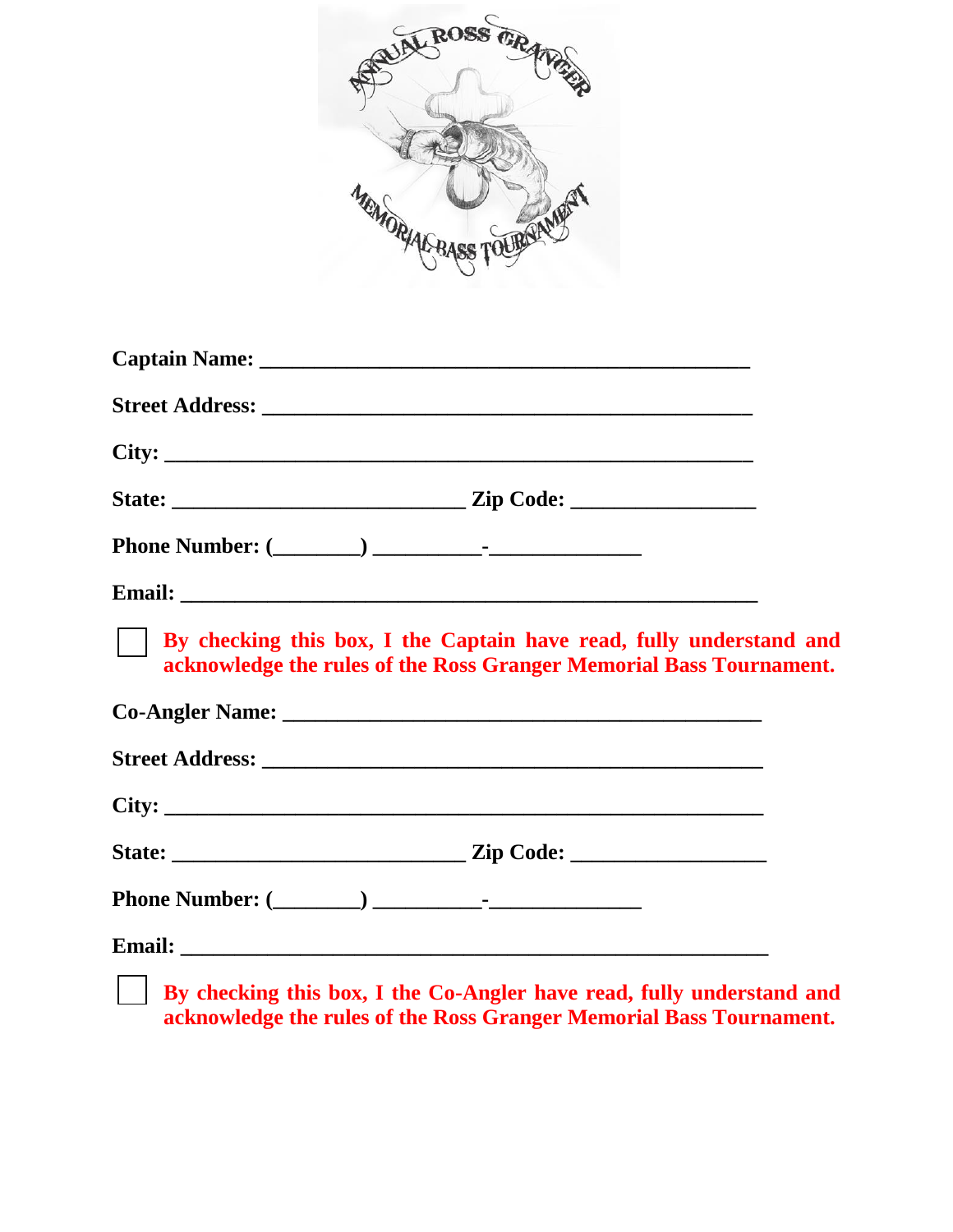**\*\*\***Entry Fee will be **\$250** per boat. **Only checks and cash money** will be valid ways of payment. Make checks out to "Ross Granger Memorial Fund." Payment should be sent with the completely filled out entry form to **P.O. Box 311, Erath, Louisiana, 70533.**

**Acknowledgement:** By signature hereto, I acknowledge that I am an experienced fisherman, and that I further understand the inherent dangers associated with sports fishing, and that I have read, understand, and hereby agree to abide by and follow the stated rules and/or any rules set forth in connection with this tournament.

**Liability Release:** In signing this agreement, I hereby release and hold harmless the Ross Granger Memorial Fund, its board members, volunteers, sponsors, and contributors (collectively the "Fund Parties") from any and all damages, lawsuits, claims, demands, costs, or expenses ("Claims") relating to injury of any persons or damage to any property which may be sustained or which may be caused by reason of participating in or and/or in connection with this tournament.

**Covenant Not to Sue and Waiver of Subrogation:** I further agree by signing this agreement that I waive any and all rights to pursue Claims against the Fund Parties on account of any injury or damages suffered or caused by reason of participating in or and/or in connection with this tournament, whether known now or which may develop in the future, including but not limited to court costs and attorney's fees incurred in connection with said actions. I understand that in waiving my right of recovery from the Fund Parties, I additionally waive any right of recovery against the Fund Parties by my insurance carrier for any amounts they pay on my behalf.

**\*\*\*I signify by my signature below that I have read and understand the agreements above labeled "Acknowledgement," "Liability Release," and "Covenant Not to Sue and Waiver of Subrogation."** 

**Captain Signature**: \_\_\_\_\_\_\_\_\_\_\_\_\_\_\_\_\_\_\_\_\_\_\_\_\_\_\_\_\_\_\_\_\_\_\_\_\_\_\_\_\_\_\_\_ Date:  $\qquad$  /  $\qquad$  / **Co-angler Signature**: \_\_\_\_\_\_\_\_\_\_\_\_\_\_\_\_\_\_\_\_\_\_\_\_\_\_\_\_\_\_\_\_\_\_\_\_\_\_\_\_\_\_\_\_\_

Date: \_\_\_\_\_\_\_/\_\_\_\_\_\_\_\_/\_\_\_\_\_\_\_\_\_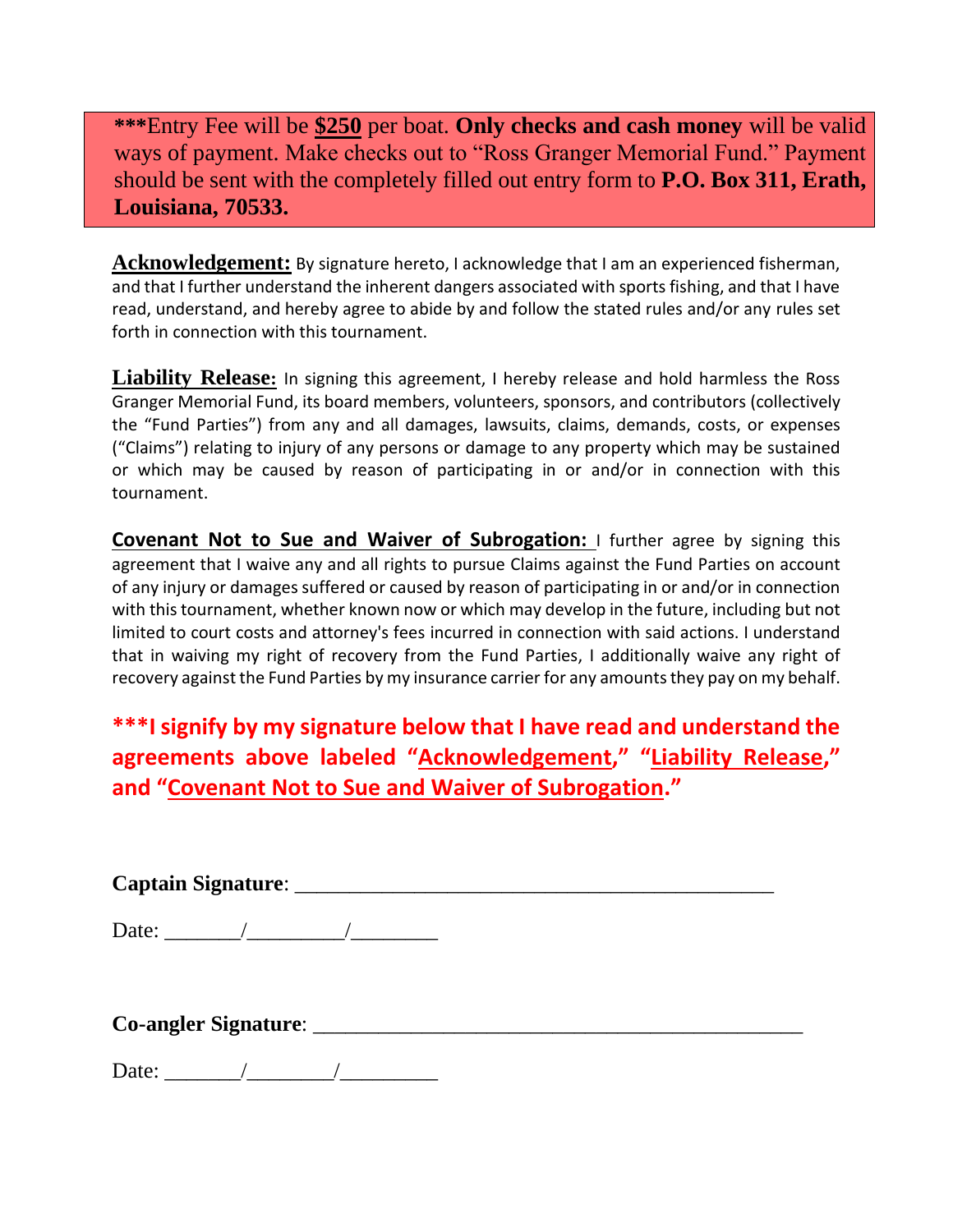Please DO NOT send the rules pages when mailing the paid entry form!!

# This is for the fisherman to keep!

# Ross Granger Memorial Bass Tournament Rules

### **Registration**

Every team must check in on **March 11, 2022** at San Miguel State Park from the times of **3:30 P.M. to 9:30 P.M. (If you have trouble making the designated time for check-in please contact CKourtlen Duhon at (337)288-9865).** Entry forms will be posted on the Ross Granger Memorial Fund website (rossgranger.org) page under the "Events" tab. All paid entry forms and paid sponsorship forms can be sent to P.O. Box 311, Erath, Louisiana, 70533. You may also pay at check-in. This year teams will be able to pay online on OneCause. This is to help teams pay before the event. This year, ALL TEAMS MUST HAVE PAID AND HAVE ALL PROPER DOCUMENTATION SIGNED AND TURNED IN BY 9:30 PM ON CHECK-IN DAY AND BEFORE GETTING ON THE WATER SATURDAY, **March 12, 2020.** If you do not have all proper documentation turned in, and entry fee paid before **March 12, 2020,** your fish will be disqualified. NO EXCEPTIONS! If you have travel issues and cannot make the times of check-in, simply call CKourtlen Duhon at (337)288- 9865 so that we can possibly see if we can set something up.

### **Sportsmanship**

Each participant in this tournament will be expected to maintain a high level of sportsmanship, safety, and courtesy. Each fisherman must practice high levels in favorable conservation in keeping the lake water clean and maintaining humane actions when dealing with fish in the lake. Anyone displaying poor sportsmanship, conservation, violates any federal, state, or local laws, rules, statutes, or regulations will immediately be disqualified from the tournament and all future tournaments. Electronics may not be used to contact fisherman on another boat during the tournament times. The tournament board members have the right to refuse an entry application and/or disqualify any participants that may have in any way violated sportsmanship requirements or any rule of the tournament.

## **Eligibility**

Anyone who is now serving as a guide or has served as a guide within the last **4** years is not eligible to fish in this tournament. Anyone who is fishing professionally in the present or has fished professionally within the past **8** years will not be eligible to fish to fish this tournament. All entries will be carefully looked at to verify eligibility. Any fisherman is subjected to a polygraph test by the tournament to find out if eligibility rules and requirements have been broken or disobeyed. The tournament board has the right to reject or disqualify any application that contains false information. Any ruling by the tournament board on eligibility infractions is final and without recourse. The Ross Granger Memorial Bass Tournament Board has the right to reject any application or remove any participant for any reason. Participants in this tournament must have a valid, up to date, freshwater Texas or Louisiana fishing license in possession during tournament fishing hours. If you have ever been disqualified from any tournament for cheating, you are not eligible to fish this tournament. The tournament board members have the right to refuse an entry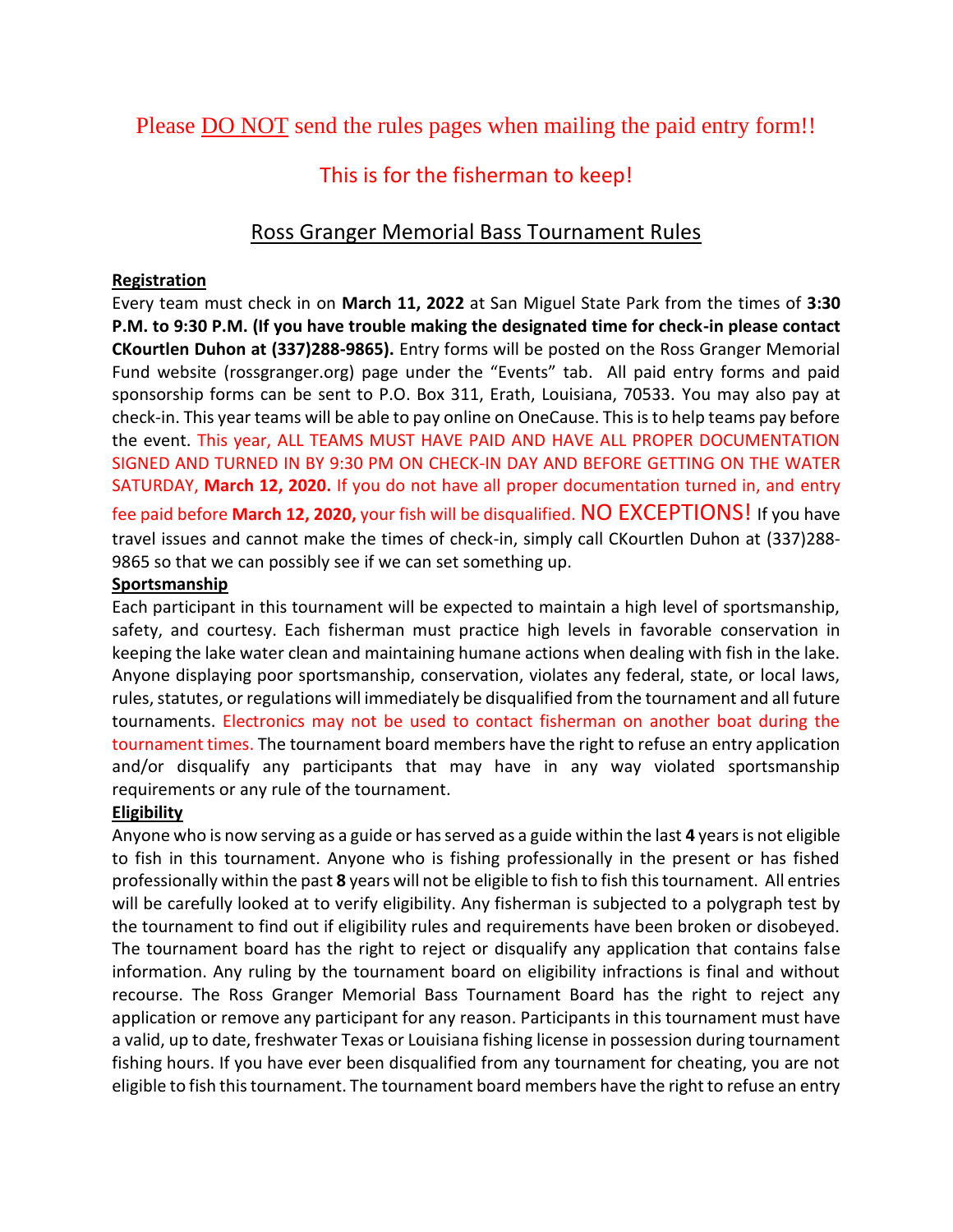application and/or disqualify any participants that may have in any way violated eligibility requirements or any rule of the tournament.

### **Safety**

All Coast Guard, Parks & Wildlife, Federal, State, and local regulations apply at all times during the tournament hours. Safe boat conduct must be practiced and observed at all times. Coast Guard approved life jackets must be worn at all times while boat engine is on. Kill switch must be worn on life jacket at all times while boat engine is on. The tournament board members have the right to refuse an entry application and/or disqualify any participants that may have in any way violated safety requirements or any rule of the tournament

#### **Alcohol and Drugs**

Alcohol and drugs cannot be consumed during any time during tournament hours. Consumption of alcohol or drugs cannot occur before weighing in fish or prior to taking a polygraph test by you or your partner. Prescription drugs are allowed so long that you follow the allowed dosage that the drug requires. Anyone can be denied weigh-in if alcohol or drugs is present when in line or at the weigh in stations. The tournament board members have the right to refuse an entry application and/or disqualify any participants that may have in any way violated alcohol and drug requirements or any rule of the tournament.

#### **Teams**

There must be 2 and no more/no less than 2 registered people per boat. Any team that participates with a nonregistered person in their boat will be disqualified immediately. This tournament is an individual team tournament. Any illegal action by one person will also be reflected on his partner. Teams cannot use guides during tournament hours. Any team that receives help from a guide during tournament hours is going to be disqualified. This included trailing boats not registered in the Ross Granger Memorial Bass Tournament. The tournament board members have the right to refuse an entry application and/or disqualify any participants that may have in any way violated team requirements or any rule of the tournament.

#### **Launch Sites**

Fishing teams can dock their boat at all legal docks on the lake. Participants cannot leave the launch until 5:00 A.M. on tournament mornings. Fishing cannot start until 7:00 A.M. The tournament board members have the right to refuse an entry application and/or disqualify any participants that may have in any way violated launch sites requirements or any rule of the tournament.

#### **Tournament Times**

Fishing times will begin at 7:00 A.M. each morning. Weigh-in will be from 3:00 PM to 5:00PM on tournament day. The scale closes at 5:00 PM. All boats in line for 5:00 PM will be allowed to weigh in. Any boat not in line by 5:00 PM, will not be allowed to weigh in. Teams will be told at check in the weigh in time. It is the responsibility of the team to understand and abide by their weigh in times that they are told at check-in. Weigh in times will be strictly enforced. Scales will not open until 3:00 PM. The tournament board members have the right to refuse an entry application and/or disqualify any participants that may have in any way violated tournament times requirements or any rule of the tournament.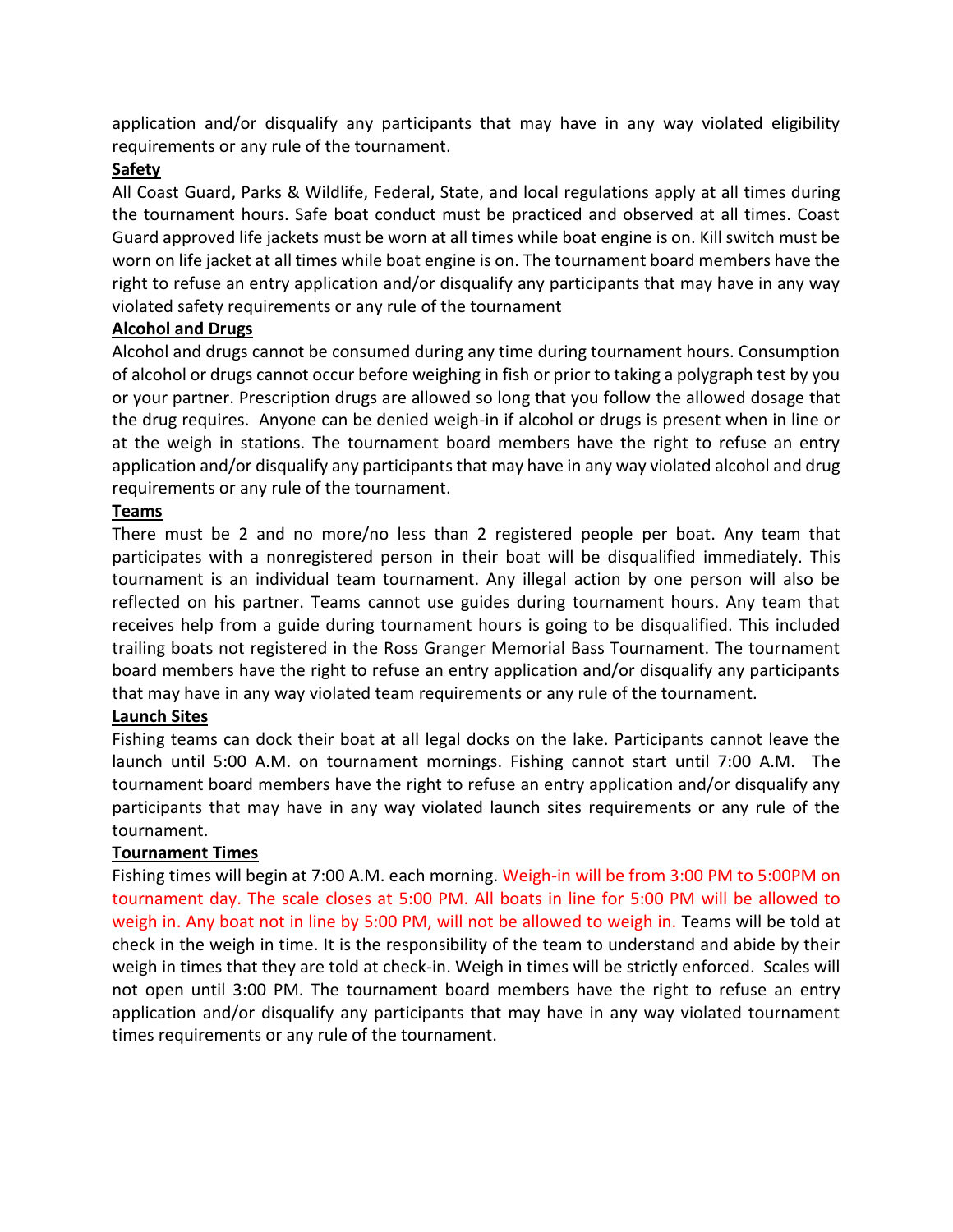#### **Cheating**

Obviously, anyone caught cheating will be disqualified from this year's tournament and from participating in future tournaments. This is an event where we come together to have a great time and compete against each other, doing the sport we love. If you feel as though you have to cheat, are you really as good of a fisherman as you claim to be? Not only will you be banned from future events but you will have to answer to God himself. **Proverbs 12:22 says, "Lying lips are an abomination to the Lord, but those who act faithfully are his delight."** 

#### **Ties**

In the event of a tie for first place, the tie will be broken by a coin toss with both teams present. If one team is not present, the present team will automatically be granted the  $1<sup>st</sup>$  place prize. If neither first place teams are present, tournament board members will conduct the coin flip. The deciding factor for a tie for the Big Bass prize will go the same way first place ties are settled. All other ties will be decided by combining the place prize and dividing by the number of places tied. Each team will them receive their equal share.

#### **Scoring**

Scoring will be based on a 5 fish limit per day. Only largemouth and Kentucky spotted bass (black bass) will be weighed in. Length is a minimum of fourteen (14) inches measured on a flat board with the tail compressed. No iced or frozen fish will be weighed. A penalty of .20 of a pound will be assessed for each dead fish weighed in. All live fish are to be released back into Toledo Bend. Teams are not allowed to have more than five (5) fish in their boat at once. Culling must be done immediately and the sixth fish must be released back into the lake. Culling a dead fish is not allowed. Fish that are under the 14-inch limit will get disqualified at weigh-in. If more than 5 fish are present at weigh in the team can be automatically disqualified. The tournament board members have the right to refuse an entry application and/or disqualify any participants that may have in any way violated scoring requirements or any rule of the tournament.

#### **Boats**

Boats must be at least 14-foot long. Fisherman may not change boats during tournament hours. Overpowered boats are not allowed. Boats must contain a live well capable of keeping their fish alive. Teams must be advised that if they throw any trash into the water of Toledo Bend, the team will be disqualified. The tournament board members have the right to refuse an entry application and/or disqualify any participants that may have in any way violated boats requirements or any rule of the tournament.

#### **Protest and Complaints**

All protests must be submitted to our tournament office to a member of our tournament board with in 30 minutes after the designated weigh-in times. All decisions rendered by the tournament board is final.

\*\*\* The tournament board members have the right to refuse an entry application and/or disqualify any participants that may have in any way violated requirements or any rule of the tournament.